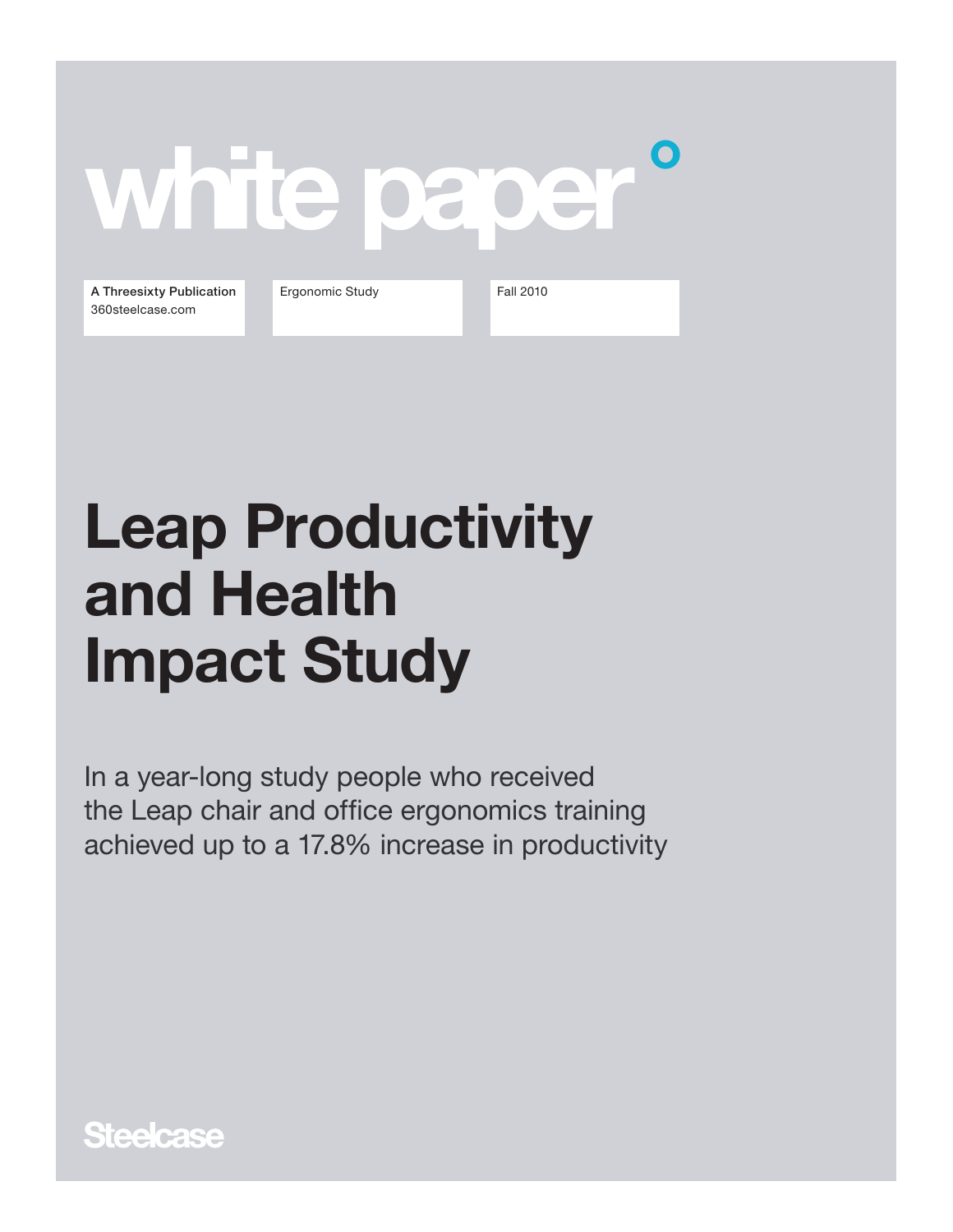# white paper<sup>°</sup>

## Leap makes a measurable difference in two separate health and productivity studies

As the number of knowledge workers grows worldwide, so does the need to design ergonomic programs that improve the health and productivity of these workers. So what creates a healthy, inspiring office that helps people do their best work – an ergonomic chair, a keyboard support, a window view, good lighting, great tasting coffee?

#### **OBJECTIVES**

Many studies analyze the effectiveness of ergonomic programs, but since they look at overall changes to the office, they don't readily identify which changes actually led to reduced symptoms and injuries.

Leap® seating technology was designed based on extensive research of the human body and how to support it. The Leap chair had been proven, in biomechanic laboratory tests<sup>1</sup>, to provide exceptional fit, movement, and support. The goal of these field studies were to test the measurable effects of the Leap chair and office ergonomics training on employees' well-being and productivity in a "real world" setting.

#### THE STUDY LOOKED AT THREE THINGS:

- What is the real health benefit of an ergonomic program?
- Can an ergonomic program lead to increased worker productivity?
- How quickly can an increase in productivity yield a return on investment for the company?

"The fact that we were able to demonstrate similar health and productivity improvements in more than one type of business shows that the chair with office ergonomics training is a robust ergonomic intervention." said Ben Amick, Ph.D., University of Texas, School of Public Health.



1 Michigan State University, "An Evaluation of Postural Motions, chair Motions, and Contact in four Office Chairs." 1999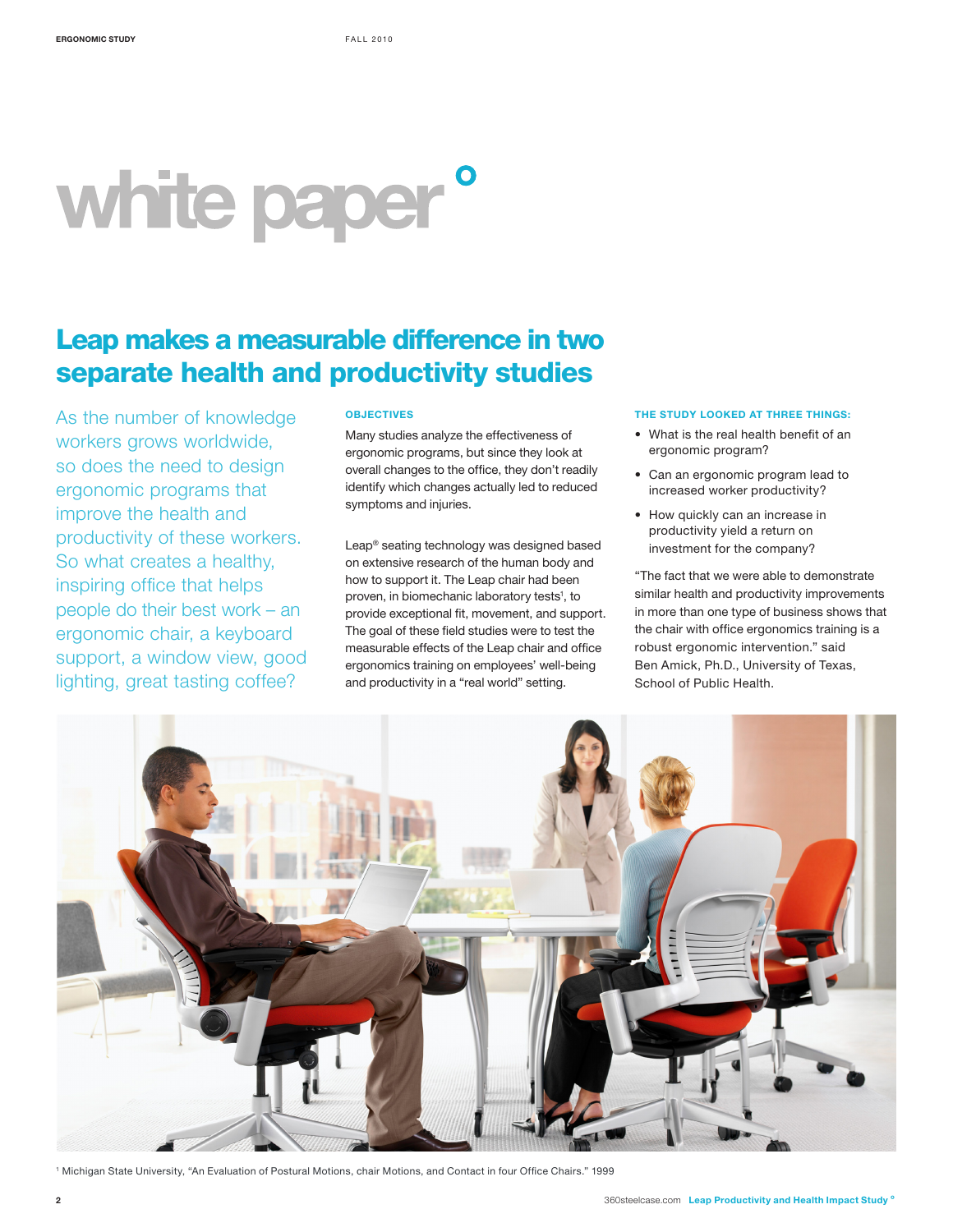## "This study was designed to assess how well a highly adjustable chair and office ergonomics training could affect ergonomic knowledge, postural behavior, health and productivity." - Ben Amick

#### STUDY DESIGN

Two companies participated in the study, and over 450 employees at both locations were studied for one year.

Over 200 volunteers were selected from the first company, a public sector agency that collects sales taxes. The second company, a private sector insurance agency, had 250 participants. In order to qualify, each participant had to spend at least six hours a day sitting in their chair, and at least four of those hours working on a computer.

Data was collected in two areas, over a one year period: (see side-bar for detail)

#### A. Health Status B. Productivity

Volunteers were divided into three study groups:



#### A. HEALTH STATUS MEASURES

Researchers created a baseline measure (the "before" measure) by collecting data prior to the ergonomic program. After the ergonomic program began, data was collected at two, six, and twelve months. During each data collection period, participants completed short symptom surveys three times a day for one week to rate pain in different parts of the body. They also completed a longer Work Environment and Health Questionnaire to rate overall pain and discomfort.

#### B. PRODUCTIVITY MEASURES

One of the most significant aspects of this study was that the productivity data was objective (amount of sales tax collected per worker in the public sector company; calls completed and claims processed in the private sector company), rather than a subjective performance measure. The companies provided performance data and hours worked for the eleven months prior to the ergonomic program (the "before" measure), and for the twelve months following the ergonomic program.

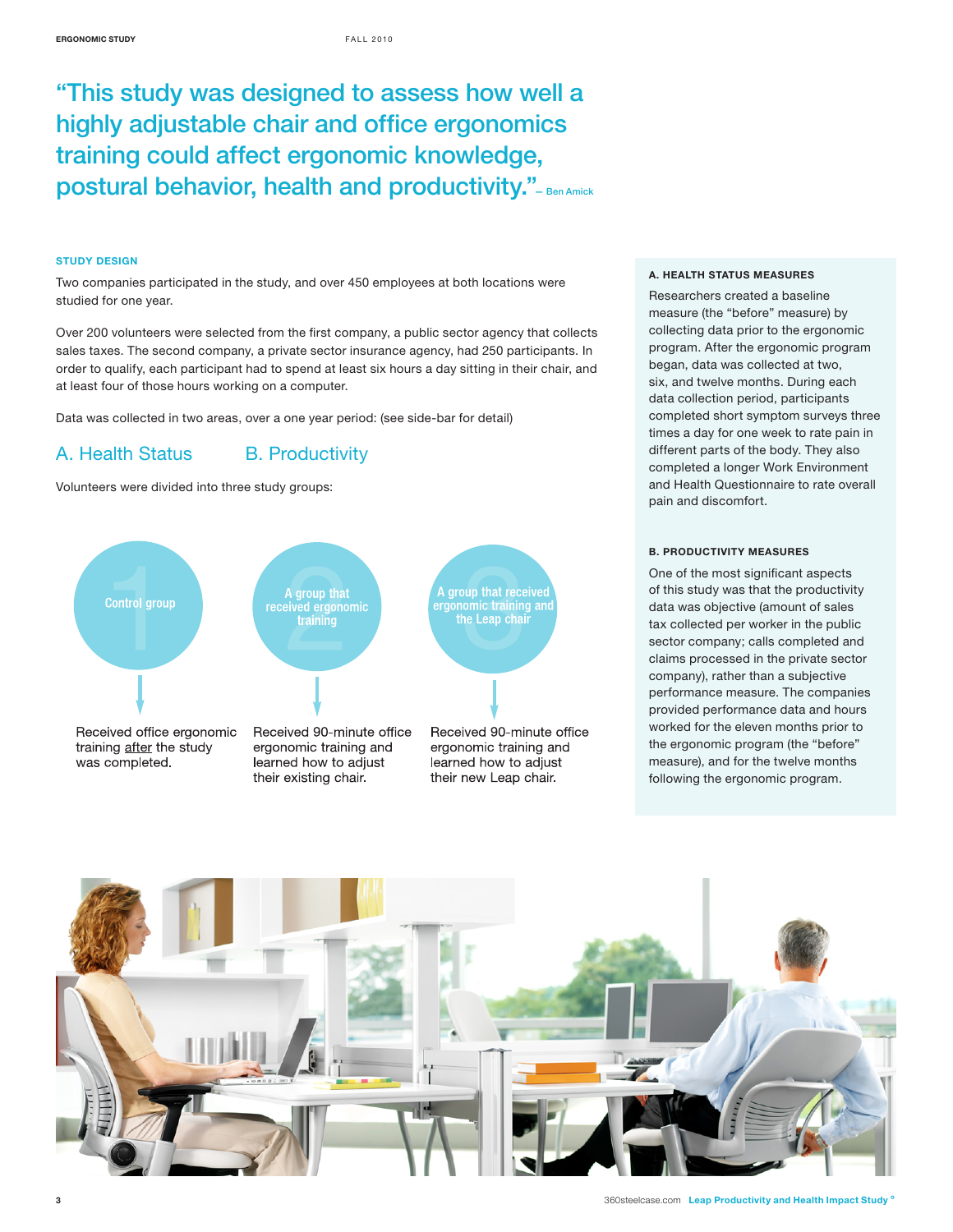"The productivity benefits shown by the Leap chair-with-training group were quite large compared with the program's costs. In contrast, the training-only group did not show any statistically significant changes in productivity." - Kelly DeRango

#### STUDY RESULTS\*

The Leap chair-with-training group showed significant improvements in both health status and productivity.

#### HEALTH STATUS RESULTS

The employees who received a Leap chair and ergonomic training reported significantly lower pain and discomfort in their symptom surveys and in their Work Environment and Health Questionnaires. Their overall musculoskeletal symptoms were lower than the other two groups. But that's not all. Researchers made another interesting finding.

You can normally expect people to feel more discomfort at the end of a day of sitting, compared to how they felt in the morning. For both the control group and the training-only group, the data showed this was certainly true. However, for the people receiving a Leap chair-with-training, any discomfort at the end of the day was only a slight increase compared to the morning. So not only were the people who received a Leap chair-withtraining more comfortable overall, they were comfortable for longer.

#### PRODUCTIVITY RESULTS

The study results also showed an increase in productivity. After one year, the Leap chair-with-training group achieved up to a

17.8% increase in productivity in the public sector company. This number reflects the increase in taxes collected per hour worked, which was an average increase of \$6,250 collected per month, per employee. The private sector company achieved up to a 8.3% productivity increase in calls per hour and a significant increase in the quality of claims processed in the group that received Leap chairs and office ergonomics training.

"In contrast," reported Kelly DeRango, the researcher who led the productivity portion of the study, "the training-only and the control group did not show any significant increase in productivity."

"It's not surprising that workers do a better job when they experience fewer aches and pains while sitting in front of the computer. What is remarkable is not just the size of the effects but the fact that improvements were found in different work settings in two different companies," said Kelly DeRango.

"Most importantly, the findings of this study suggest that companies may benefit by improving the seating of their office workers in conjunction with a training program in office ergonomic practices," Kelly continues. "Based on the findings of this study, we believe it makes good business sense for companies to provide Leap chairs to their employees."

MUSCULOSKELETAL SYMPTOM GROWTH OVER TIME (FOR THE PUBLIC SECTOR COMPANY)





"The Leap chair-with-training group experienced a significant reduction in symptom growth over the course of the work day, compared to both the training-only group and the control group." - Ben Amick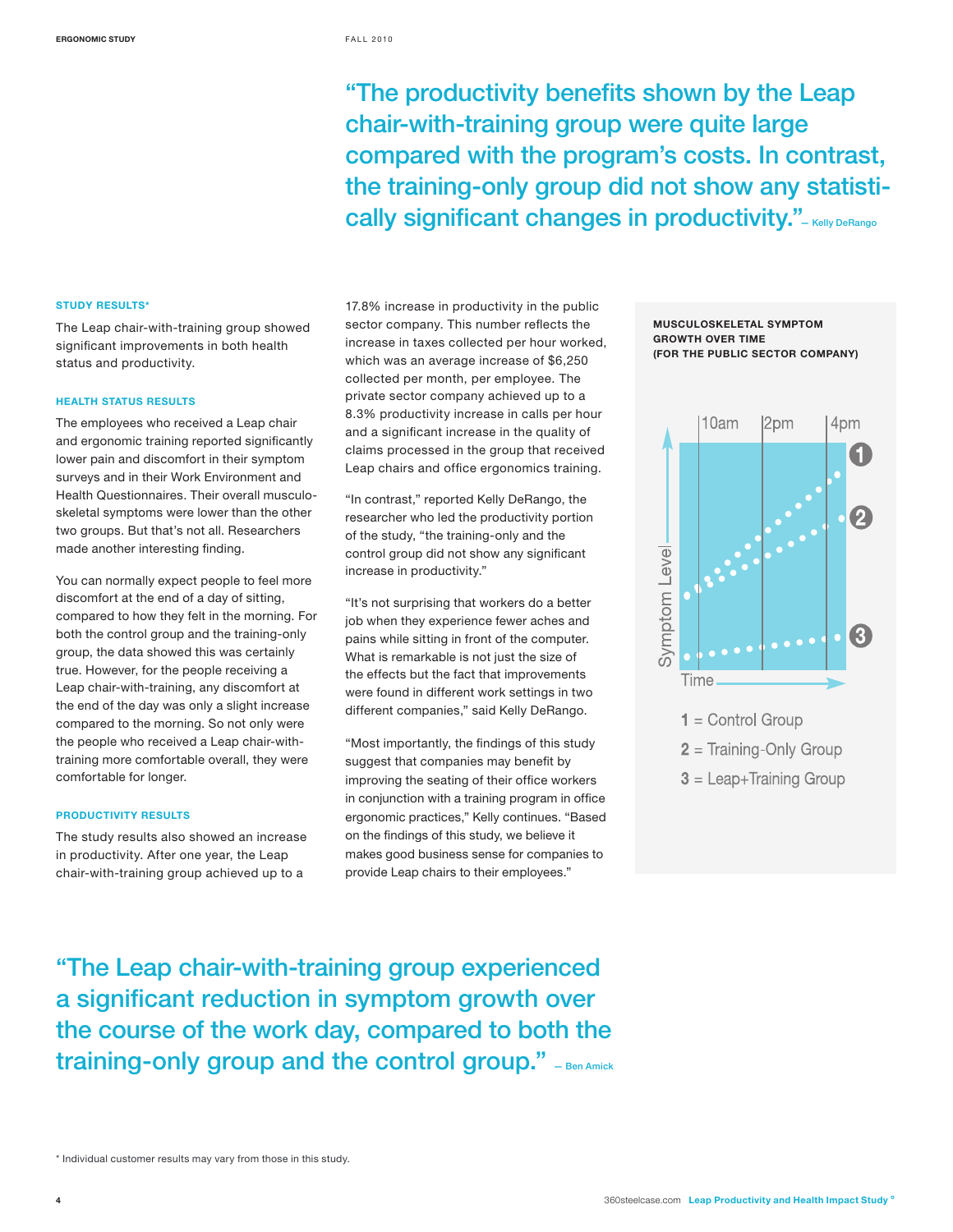## The Leap chair's design includes several unique features that can contribute to improved well-being and productivity.

#### **LiveBack ®**

The Leap chair's back changes shape to support the entire spine. This can reduce the chance of lower back sag and a hunched posture, which weakens disc walls, stresses back ligaments and causes deterioration of the spine.

#### **Upper and Lower Back Controls**

Upper back force control enables users to set the amount of "push back" that they desire as they recline, regardless of their body size. Lower back firmness control enables users to set a constant amount of firmness to maintain their lower back's natural curve.

#### **Height, Width, Depth, and Pivot Arms**

Arms telescope, pivot, move forward and backward and adjust up and down so users can find a natural position that comfortably supports the wrists, forearms, shoulders and neck.

#### **Natural Glide™ System**

Seat glides forward so users can recline without leaving their Vision and Reach Zone, so they stay oriented to their work. This encourages more varied postures so there's less static load on the spine.

#### **Flexible Seat Edge**

Eases pressure on thighs and widens the angle between legs and torso without users feeling like they're sliding out of their chair.

#### **Adjustable Seat Depth**

People don't fit neatly into three average sizes. Leg and torso lengths can vary independent of a person's overall height. Adjustable seat depth accommodates different body shapes for long-term comfort.

#### THE STUDY TEAM

Academic and research institutes in the U.S. and Canada participated in conducting the study and analyzing the results, including the University of Texas Health Science Center at Houston, W.E. Upjohn Institute for Employment Research, and other partners. The research was coordinated by Health and Work Outcomes, an independent health research and consulting company.